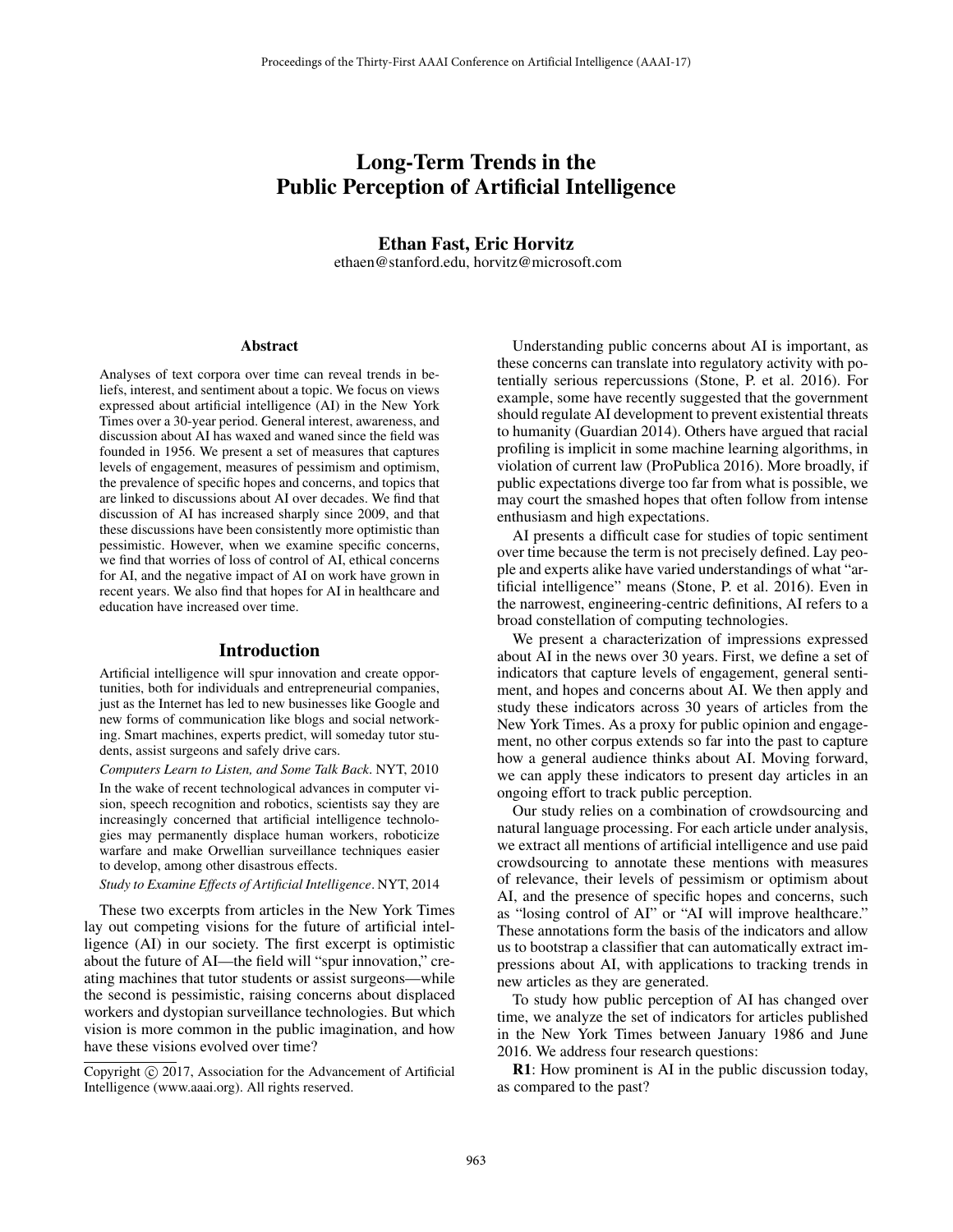R2: Have news articles become generally more optimistic or more pessimistic about AI over time?

R3: What ideas are most associated with AI over time?

R4: What specific ideas were the public concerned about in the past, which are no longer concerns today? Likewise, what new ideas have arisen as concerns?

When we examine the impression indicators across historical data, we find that AI has generally taken on a stronger role in public discussion over time—with a few notable blips, such as the so-called *AI winter* in 1987. Further, we find that the mood of discussion has generally remained more optimistic over time, although this trend is not common across all concerns (e.g., AI's impact on work). Finally, we discover that some ideas, such as "AI for healthcare" or "losing control of AI," are more common today than in the past. Other ideas, for example, that "AI is not making enough progress" or that "AI will have a positive impact on work," were more common in the past than they are today.

## Indicators of Impressions about AI

We capture the intensity of engagement on AI in the news as well as the prevalence of a diverse set of hopes and concerns about the future of AI. We took inspiration from the Asilomar Study of 2008-09 (Horvitz and Selman 2009) and the One Hundred Year Study on Artificial Intelligence (Stanford University 2014) to create measures that capture a long-term perspective for how AI impacts society.

## General Measures

We have included the following general measures:

Engagement. This measure serves as a proxy for public interest and engagement around AI, capturing how much AI is discussed in the news over time.

Optimism vs. Pessimism. This measure captures the attitude of a discussion—the degree to which it implies a sense of optimism or pessimism about the future of AI. This attitude can stem from technological progress, such as optimistic reporting on new breakthroughs in deep learning. But it can also be influenced by the impact of new technologies on society: for example, the time-saving benefits of a selfdriving car (a form of optimism); or the dangers of surveillance as data is collected and mined to track our leanings, locations, and daily habits (a form of pessimism). We include such *attitudinal* leanings as an indicator to track these highlevel trends. Notably, traditional sentiment analysis does not capture optimism versus pessimism.

The remainder of our indicators capture common hopes and concerns about the future of AI.

# Hopes for Artificial Intelligence

We have included the following hopes for AI as indicators:

Impact on work (positive): AI makes human work easier or frees us from needing to work at all, e.g., by managing our schedules, automating chores via robots.

Education: AI improves how students learn, e.g., through automatic tutoring or grading, or providing other kinds of personalized analytics.

Transportation: AI enables new forms of transportation, e.g., self-driving cars, or advanced space travel.

Healthcare: AI enhances the health and well-being of people, e.g., by assisting with diagnosis, drug discovery, or enabling personalized medicine.

Decision making: AI or expert systems help us make better decisions, e.g., when to take a meeting, or case-based reasoning for business executives.

Entertainment: AI brings us joy through entertainment, e.g., though smarter enemies in video games.

Singularity (positive): A potential singularity will bring positive benefits to humanity, e.g., immortality.

Merging of human and AI (positive): Humans merge with AI in a positive way, e.g., robotic limbs for the disabled, positive discussions about potential rise of transhumanism.

### Concerns for Artificial Intelligence

We have also considered the following concerns for AI:

Loss of control: Humans lose control of powerful AI systems, e.g., Skynet or "Ex Machina" scenarios.

Impact on work (negative): AI displaces human jobs, e.g., large-scale loss of jobs by blue collar workers.

Military applications: AI kills people or leads to instabilities and warfare through military applications, e.g., robotic soldiers, killer drones.

Absence of Appropriate Ethics: AI lacks ethical reasoning, leading to negative outcomes, e.g., loss of human life.

Lack of progress: The field of AI is advancing more slowly than expected, e.g., unmet expectations like those that led to an AI Winter.

Singularity (negative): The singularity harms humanity, e.g., humans are replaced or killed.

Merging of human and AI (negative): Humans merge with AI in a negative way, e.g., cyborg soldiers.

### Data: Thirty Years of News Articles

We conduct our analysis over the full set of articles published by the New York Times between January 1986 and May 2016—more than 3 million articles in total.

We have created this dataset by querying the New York Times public API for metadata (e.g., title of article, section of paper, current URL) associated with articles published on each individual day within the scope of our analysis. For each article, we then scrape the full text from its URL using the *BeautifulSoup* python package.

Next, we annotate articles on AI. Unfortunately, crowdsourcing annotations for full news articles is a complex task, requiring a large time expenditure for workers. For this reason we segment our data into paragraphs. In news articles, paragraphs tend to be self-contained enough that workers can annotate them accurately without reading the rest of the article. This makes them a good middle ground between full documents and individual sentences. For example:

Artificial intelligence "has great potential to benefit humanity in many ways." An association with weaponry, though, could set off a backlash that curtails its advancement.

While the above paragraph clearly discusses AI for military applications, annotating the same text at the sentence or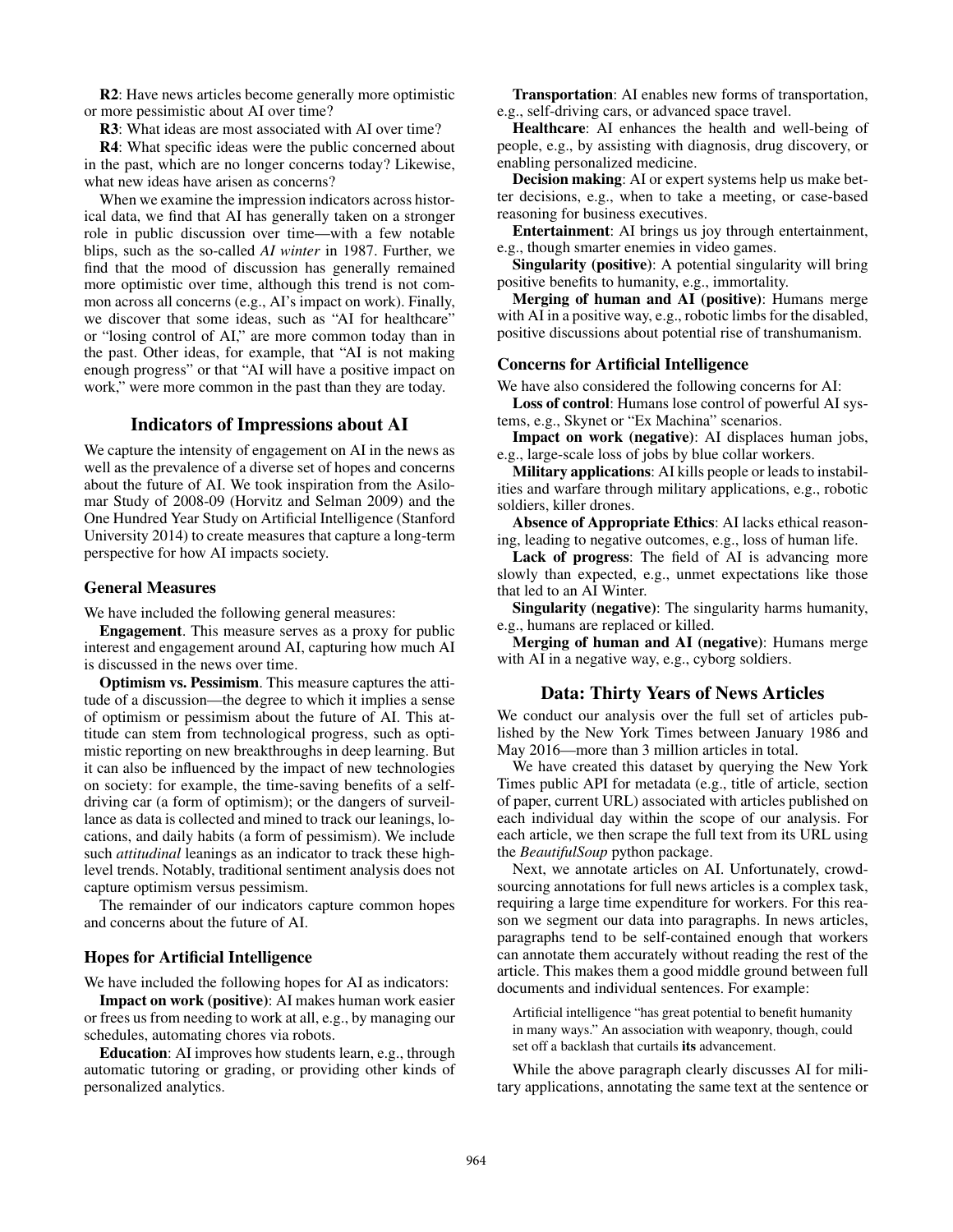document level might not produce that annotation. For example, sentence level annotations would not connect "its" with AI, and document level annotations would too often result in workers missing the relevant passage, but paragraph level annotations easily capture this relationship.

It is expensive to crowdsource annotations the tens of millions of paragraphs in the dataset, so we filter these paragraphs to the set that contain "artificial intelligence", "AI", or "robot". (We include "robot" to increase coverage—we are not concerned with false positives at this stage, as we will later filter for relevance.) In total, we retrieve more than 8000 paragraphs that mention AI over a thirty year period.

### Crowdsourcing to Annotate Indicators

Crowdsourcing provides an efficient way to gather annotations for our dataset of AI-related paragraphs. In this section, we present the details of the approach.

### Task Setup

We used Amazon Mechanical Turk (AMT) to collect annotations for the more than 8000 AI-related paragraphs in our dataset. We assigned each paragraph to a task with multiple components. First, we collected annotations for *attitude* about the future of AI (from pessimistic to optimistic) on a 5-point Likert scale. We then collected low level annotations for all of the specific *hopes and concerns* developed. We requested binary labels that indicate whether the hope or concern is present in the paragraph (e.g., AI will have a negative impact on work). Finally, to ensure that unrelated paragraphs do not bias our results, we collected high-level annotations for *AI relevance* (from strongly unrelated to strongly related) on a 5-point Likert scale.

We assigned each AMT task to three independent workers in pursuit of reliable labels (Sheng, Provost, and Ipeirotis 2008). We provided examples to better ground the task (Doroudi et al. 2016), and recruited Masters workers to ensure quality results. We paid \$0.15 per task in line with guidelines for ethical research (Salehi, Irani, and Bernstein 2015), for a total cost of \$3825. In Supplementary Material, we include a template for the task we used.

In general, workers show high rates of agreement over labels for AI relevance and mood. Across paragraphs, 97% of workers agreed that they were either at least somewhat related to AI or else unrelated. 70% of workers agreed when distinguishing between optimistic and pessimistic articles. When interpreting ratings for AI relevance and attitude, we take the average across workers.

### Interpreting annotations for hopes and concerns

One decision we must make is how to interpret the crowd annotations for hopes and concerns. Should we require that all three workers mark a paragraph with a hope or concern to include it in our data? Or trust the majority vote of two workers? Or require only one worker's vote? Requiring a larger number of votes will reduce the rate of false positives (i.e., labeling a paragraph with a hope or concern it does not exhibit), but may increase the rate of false negatives.



Figure 1: Articles that discuss AI over time, as a percentage of the total number of articles published per year. The green line plots *optimistic* articles and the yellow line plots *pessimistic* articles. AI discussion has exploded since 2009, but levels of pessimism and optimism have remained balanced.

To determine the best approach, we established a ground truth dataset for one example concern, *military applications* for AI. We examined each paragraph associated with this concern by at least one worker and determined whether it in fact expressed that concern. This allowed us to calculate precision and a proxy for recall<sup>1</sup> across voting schemes.

We find a trade-off between precision and recall (Table 1). Requiring two or more votes results in precision of 100%, but recall of 59%. Alternatively, only requiring one worker vote results in precision of 80% and recall of 100%. In light of these numbers and the fact that many of our hopes and concerns are covered sparsely in the dataset (for example, we see only 231 mentions of "loss of control of AI" across the thirty year corpus), we require only one worker vote to label a paragraph with a given hope or concern.

| # worker votes |      |      |      |
|----------------|------|------|------|
| precision      | 0.81 | 1.00 | 1.00 |
| recall         | 1.00 | 0.59 | 0.18 |

Table 1: How voting schemes impact a paragraph's association with *military applications* in terms of precision and a proxy for recall on ground truth data.

# Trends in the Public Perception of AI

Using our crowdsourced annotations, we now analyze trends in public impressions of AI over 30 years of news articles. We conduct this analysis through four research questions.

### R1: How prominent is discussion of AI?

A natural starting point for understanding the public perception of AI is to examine how frequently it is discussed over time, and what events influence this discussion.

<sup>&</sup>lt;sup>1</sup>This number will be higher than true recall, but describes how many true positives we miss in the subset of ground truth data.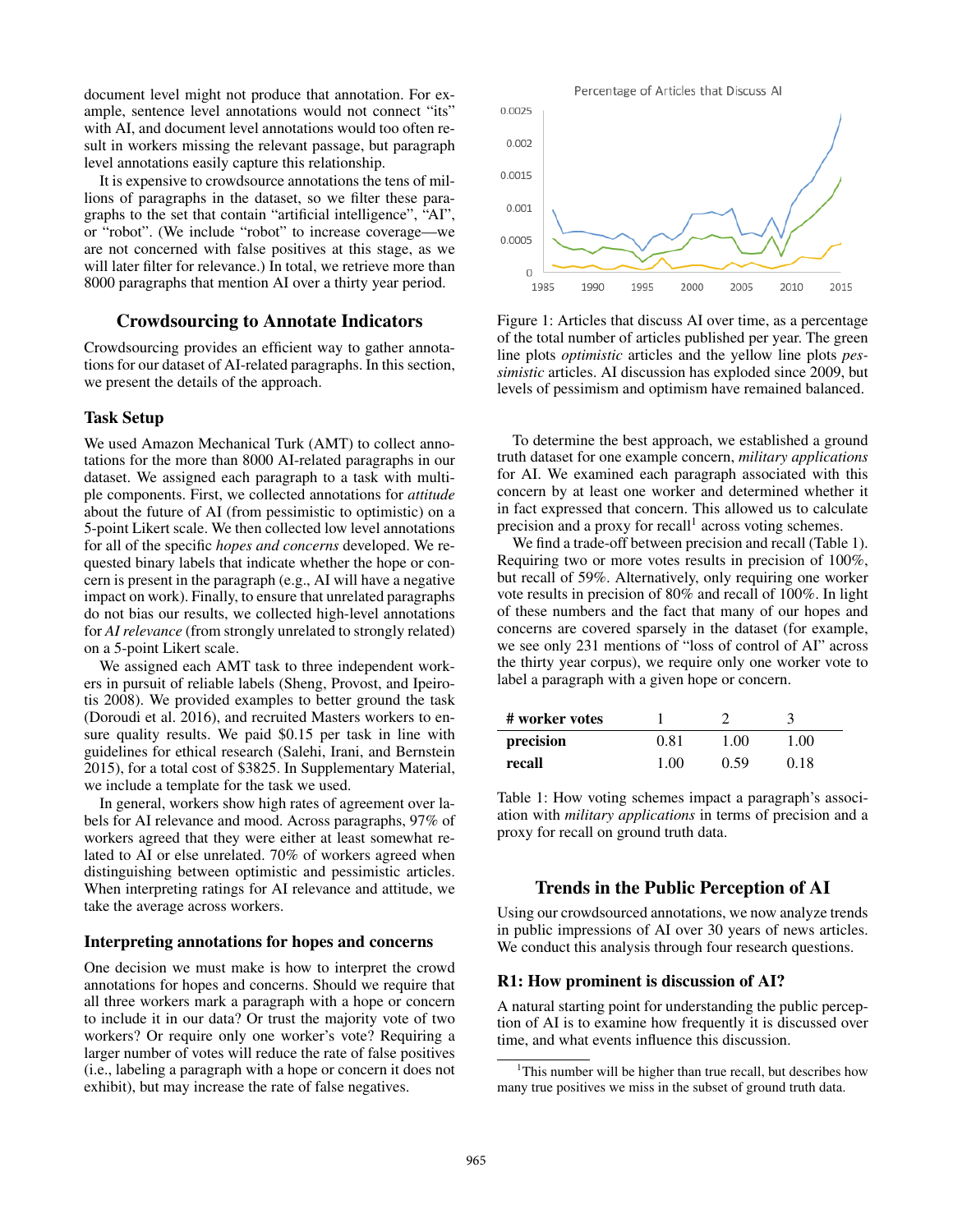We capture this idea through an *engagement* measure. To compute this, we first filter the data to include only paragraphs with an average AI relevance rating of more than 3.0, as determined by our crowdsourcing pipeline. We then aggregate these paragraphs by the news article they appear in, and further aggregate articles by their year of publication. This leaves us with data that count how many articles that mention AI are published every year from 1986 to 2016. Finally, we normalize these counts by the total volume of articles published each year.

We present a graph of AI engagement in Figure 1. Most strikingly, we observe a dramatic rise in articles that mention AI beginning in late 2009. While the cause of this rise is unclear, it occurs following a renaissance in the use of neural nets ("deep learning") in natural language and perceptual applications, and after a front page story discussed the Asilomar meeting (Horvitz and Selman 2009). We also observe a fall in AI discussion that corresponds with the start of the 1987 AI winter—reaching its lowest level in 1995.

# R2: Have impressions reported in the news become more optimistic or pessimistic about AI?

In addition to engagement, we studied indicators for levels of pessimism and optimism in the coverage of AI. How have these levels changed over time? While it is easy to imagine a public celebration of AI technology as it becomes more common, it is also possible to imagine greater levels of concern, as people worry about changes they cannot control.

To track public sentiment over time, we draw on the dataset of AI-related news articles, aggregated by year, that we created for R1. We divide each year into counts of optimistic and pessimistic articles, as determined by the *attitude* rating in our crowdsourcing pipeline (considering an article optimistic if it has an average rating greater than 3, and pessimistic if it has an average rating of less than three).

We present the resulting trends in Figure 1. In general, AI has had consistently more optimistic than pessimistic coverage over time, roughly 2-3 times more over the 30 year period. Since 2009, both optimistic and pessimistic coverage have exploded along with general interest in AI.

# R3: What kinds of ideas are associated with AI, and how have they changed?

The field of AI has changed enormously since 1986. What kinds of ideas did people associate with AI in the past, and how have these ideas changed in the present?

To find out, we investigate the keywords most associated with AI-related articles from different time periods. We gather these keywords—for example, "space" or "world politics" or "driverless vehicles"—from the New York Times API. We then group all New York Times articles into six five-year intervals between 1986 and 2016, and compute the mutual information (MI) between keyword counts and AI articles within each time period. For example, the keyword "space" might appear 80 times across all articles and 25 times in association with AI-related articles between 1986 and 1990, producing high MI with AI for that time period. This gives us a measure of the keywords most associated

with AI articles over time. We then look across time periods and record themes in how these keywords change.

We present a sample of the keywords most strongly associated with AI for each time period in Figure 2. Each keyword in the sample is among the 50 most related for that period and applies to at least two AI articles in the corpus. Some keywords (e.g., "robot") are common across all periods, and we did not include these in the sample. Other keywords (e.g., "computer games") remain strongly related to AI after the first time period in which they appear.

The change in AI-associated keywords across time is revealing. From the concept of *space weapons* in 1986:

Real-time parallel processing may be the computational key to the creation of artificial intelligence, and conceivably to such functions as the control of President Reagan's Strategic Defensive Initiative, or Star Wars, program.

To *chess* in 1997:

Even before the world chess champion Garry Kasparov faced the computer Deep Blue yesterday, pundits were calling the rematch another milestone in the inexorable advance of artificial intelligence.

### To *search engines* in 2006:

Accoona is a search engine that uses a heavy dose of artificial intelligence to find results that Google may miss.

### To *driverless vehicles* in 2016:

United States vehicle safety regulators have said the artificial intelligence system piloting a self-driving Google car could be considered the driver under federal law.

We also observe how the association of AI with individual keywords changes across time. For example, the association between AI and *science fiction*, while present across all periods, peaks in the early 1990s.

# R4: How have public hopes and concerns about AI changed over time?

Beyond keywords, we studied indicators for fine-grained set of hopes and concerns related to AI. Here we examine how these ideas have evolved over time.

To this end, we examine all paragraphs tagged with AI hopes and concerns. We aggregate each of these paragraphs by article, and then by year. We consider an article as expressing a given hope or concern if it contains at least one paragraph that the crowd labeled with that concept. This gives us data that count the total number of times each AI hope and concern is expressed per article per year. We normalize these data by the total number of AI-related articles published per year, to arrive at a yearly percentage of AIrelated articles that discuss each hope and concern.

We present the resulting trends in Figure 3. While some data are sparse, we observe several clear upward trends. The fear of *loss of control*, for example, has become far more common in recent years—more than triple what it was as a percentage of AI articles in the 1980s (Figure 3M). For example, in one article from 2009:

Impressed and alarmed by advances in artificial intelligence, a group of computer scientists is debating whether there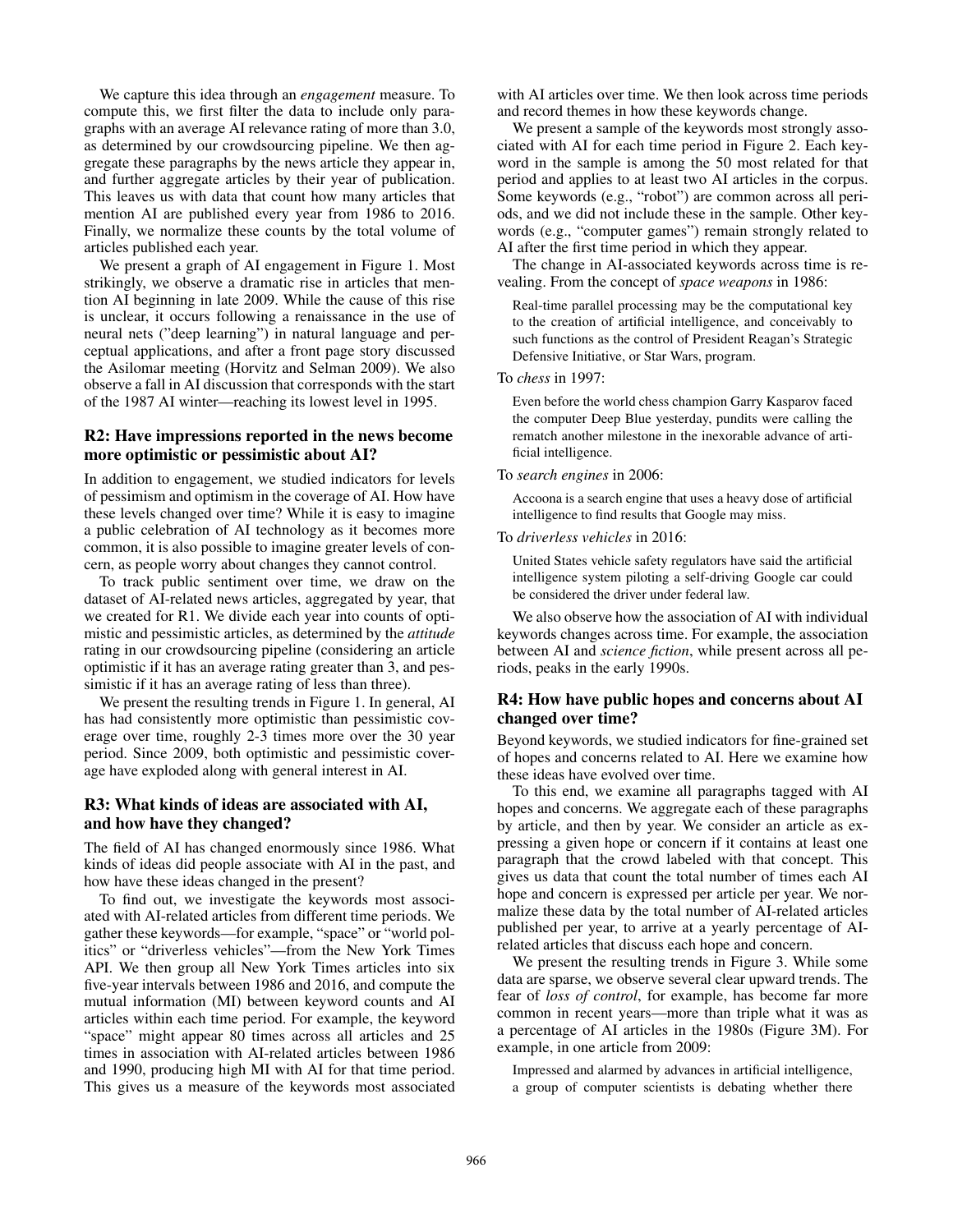| 1986-1989               | 1990-1994                  | 1995-1999                | 2000-2004                   | 2005-2009                  | 2010-2015                     |
|-------------------------|----------------------------|--------------------------|-----------------------------|----------------------------|-------------------------------|
| galileo project, voice, | dante ii, science fiction. | remote control systems,  | drones, vacuum cleaners,    | voice recognition systems, | driverless vehicles, empathy, |
| automation, speech,     | handwriting, volcanoes,    | chess, hubble telescope, | nanotechnology, military    | search engines, games,     | start-ups, computer vision,   |
| ufo, space weapons,     | satellites, translation,   | space station, oceans    | vehicles, segway, dolls,    | solar system, emergency    | quantum computing, cloud      |
| salvage, psychology,    | maps, supercomputers,      | miniaturization, mars,   | virtual reality, longevity, | medical treatment, gps,    | computing, doomsday,          |
| astronaughts            | lasers, space platform     | computer games           | comets, dna                 | transportation             | prostheses, e-learning        |

Figure 2: New York Times keywords associated with articles that mention AI over time. For example, *chess* emerges most strongly in the late 1990s, after Deep Blue beats Kasparov.



Figure 3: Hopes and concerns from 1986 to 2016. In recent years, we see an increase in concern that humanity will lose of control of AI, and hope for the beneficial impact of AI on healthcare. The y-axis measures the percentage of AI articles that mention a specific hope or concern.

should be limits on research that might lead to *loss of human control* over computer-based systems that carry a growing share of society's workload, from waging war to chatting with customers on the phone.

*Ethical concerns* for AI have also become more common, driven in part by similar existential worries (Figure 3L). For example, in an article from 2015:

Two main problems with artificial intelligence lead people like Mr. Musk and Mr. Hawking to worry. The first, more near-future fear, is that we are starting to create machines that can make decisions like humans, but these machines *don't have morality* and likely never will.

These trends suggest an increase in public belief that we may soon be capable of building dangerous AI systems.

From a more positive standpoint, AI hopes for *healthcare* have also trended upwards (Figure 3G). One strong theme is AI systems that care for patients. From 2003:

For patients with more advanced cases, the researchers held out the possibility of systems that use artificial intelligence techniques to determine whether a person *has remembered to*

#### *drink fluids* during the day.

Another driver of this trend is systems that can diagnose patients, or bioinformatics to cure disease. From 2013:

After Watson beat the best human Jeopardy champions in 2011, its artificial intelligence technology was directed toward new challenges, like assisting doctors in *making diagnoses* in a research project at the Cleveland Clinic.

In contrast, concerns over *lack of progress* have decreased over time, despite a recent uptick (Figure 3P). This concern reached its high in 1988, at the start of the AI winter:

The artificial intelligence industry in general has been going through a *retrenchment*, with *setbacks* stemming from its failure to live up to its promises of making machines that can recognize objects or reason like a human.

Intriguingly, many articles labeled with this concern in recent years draw reference to the past—a kind of metadiscussion about the *lack of progress* concern itself.

Among the remainder of the trends, a positive view of the impact of AI on human *work* has become less common, while a negative view has increased sharply in recent years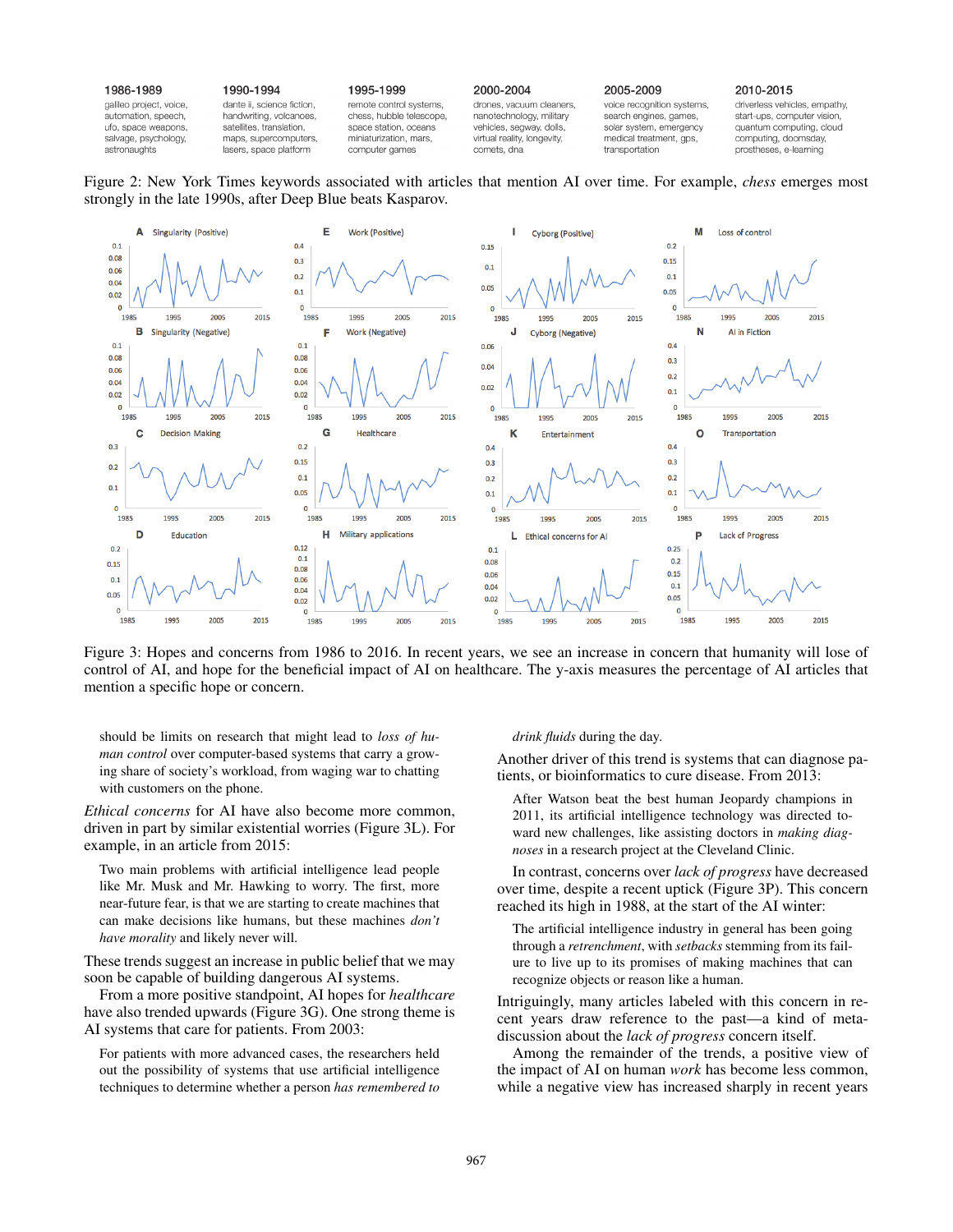

Figure 4: We validated the increasing concern in *loss of control* on Reddit data. The y-axis measures the percentage of AI-related comments that mention loss of control of AI.

(Figure 3E-F). AI for *education* has grown over time (Figure 3D), as has a positive view of *merging* with AI (Figure 3I) and the role of AI in *fiction* (Figure 3N).

### News Articles from 1956 to 1986

The New York Times provides full text for articles published after 1986, but article *abstracts* (short descriptions of article content) are available over a much longer time period. To extend our results, we collected a dataset of all abstracts published between 1956 (the year of the first AI workshop at Dartmouth) and 1986.

Articles that mention AI are less common over this earlier period, with only 40 abstracts that reference AI (the first appears in 1977) and 247 that mention robots. These data are too sparse to extend our earlier analyses to 1956, but we have manually annotated each abstract with topic keywords to observe themes over time.

In the 1950s, robots are most associated with military applications and especially missiles, e.g., "the guided missile—the almost human robot of the skies." The 1960s and 70s strongly emphasize space, as in "a ten-pound robot was shot into orbit today." Interest in AI picks up considerably in the early 1980s, where we see the first article that worries AI will negatively impact human jobs, the first reported death via robot, "a factory worker killed by a robot arm," and the first mention of AI in healthcare, "a robot to prepare meals and perform other chores for quadriplegics."

### External validity

Do the trends we have discovered in the New York Times generalize to the public at large? While this question is difficult to answer directly, we have replicated one of our primary findings on 5 years of public posts from Reddit, a popular online community with a diverse set of users.

Concretely, we train a classifier to predict the presence of *loss of control* in paragraphs about AI using our annotated data from the New York Times. We then apply this classifier to posts made by Reddit users. We use a logistic regression model based on TF-IDF features and threshold the positive class probability at 0.9. In validation, we observe precision of 0.8 on a sample of 100 Reddit posts annotated with ground truth. Finally, we apply this classifier to every post that mentioned "artificial intelligence" from 2010 to 2015.

We present the resulting trend in Figure 4, which mirrors Figure 3M over the same time period. Broadly, this replication suggests that attitudes among Reddit users shift in line

with what we see in the New York Times, providing some evidence for the external validity of our findings.

# Related Work

Others have discussed the impact of artificial intelligence on society and the range of future outcomes (Dietterich and Horvitz 2015). These discussions are in part driven by a need to address public concerns about AI—our work is the first to quantify such concerns through direct analysis. The set of indicators we have introduced will be useful in framing future discussions, such as those ongoing in the One Hundred Year Study of Artificial Intelligence (Stanford University 2014).

Public opinion polls have similarly measured topics relevant to AI. While such polls are recent (and not conducted over time), they support our findings, showing greater levels of optimism than pessimism about AI, but increasing existential fear and worry about jobs (BSA 2015; 60 Minutes 2016). Future polls might allow us to directly measure public opinion on the set of measures we have studied.

Beyond artificial intelligence, other work has mined cultural perspectives from text corpora over long time periods. For example, by analyzing 200 years of data from Google Books, it is possible to quantify the adoption of new technologies or changes in psychological attitudes through linguistic patterns (Michel et al. 2011; Greenfield 2013). Using music, others have quantified changes in artistic style over a 40 year period (Serrà et al. 2012). We use crowdsourced annotations to extend the limits of what is possible under these kinds of quantitative analyses.

News and social media offer a powerful reflection of public attitudes over time. For example, by analyzing such data, it is possible to predict cultural events such as revolutions (Radinsky and Horvitz 2013; Leetaru 2011), or examine public opinion on same-sex marriage (Zhang and Counts 2015). Here we use such data to discover and validate similar trends in the public perception of artificial intelligence.

Finally, crowdsourcing is a powerful tool for enabling new kinds of quantitative analyses. For example, it is possible to crowdsource lexicons of words to answer novel research questions (Fast, Chen, and Bernstein 2016), or leverage crowds to bootstrap classifiers that can then be applied to much larger corpora (Danescu-Niculescu-Mizil et al. 2013; Fast and Horvitz 2016). Here we use crowds to identify themes in articles that would be difficult to analyze under fully automated approaches.

## Conclusion

We present a set of indicators that capture levels of engagement, general sentiment, and hopes and concerns for the future of artificial intelligence over time. We then validate these impression indicators by studying trends in 30 years of articles from the New York Times. We find that discussion of AI has increased sharply since 2009 and has been consistently more optimistic than pessimistic. However, many specific concerns, such as the fear of loss of control of AI, have been increasing in recent years.